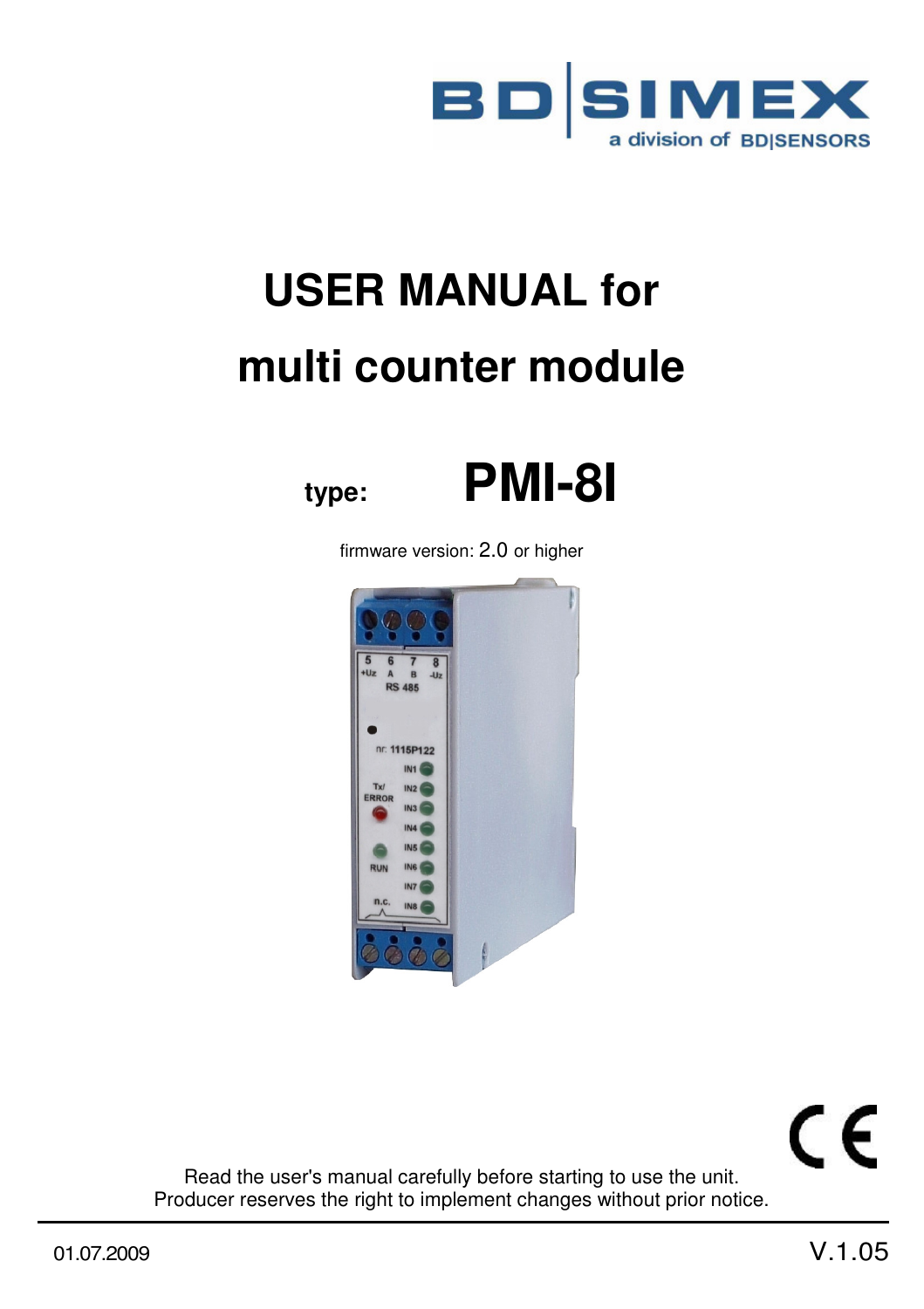## *CONTENTS*

#### *Explanation of symbols used in the manual:*



*- This symbol denotes especially important guidelines concerning the installation and operation of the device. Not complying with the guidelines denoted by this symbol may cause an accident, damage or equipment destruction.*

#### **IF THE DEVICE IS NOT USED ACCORDING TO THE MANUAL THE USER IS** *RESPONSIBLE FOR POSSIBLE DAMAGES.*



*- This symbol denotes especially important characteristics of the unit. Read any information regarding this symbol carefully*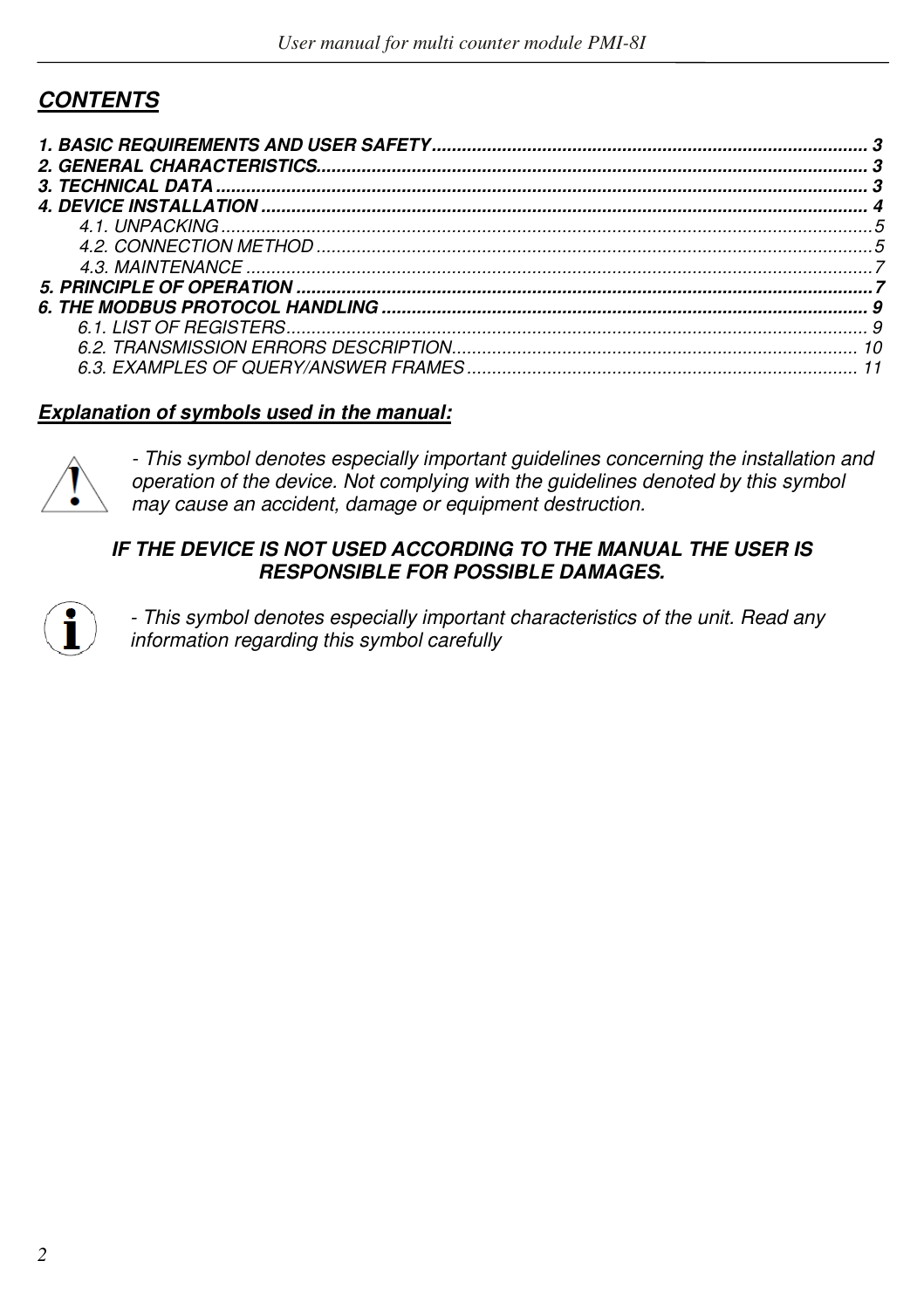# *1. BASIC REQUIREMENTS AND USER SAFETY*



#### - **The manufacturer is not responsible for any damages caused by inappropriate installation, not maintaining the proper technical condition and using the unit against its destination.**

- Installation should be conducted by qualified personnel. During installation all available safety requirements should be considered. The fitter is responsible for executing the installation according to this manual, local safety and EMC regulations.

- The unit must be properly set-up, according to the application. Incorrect configuration can cause defective operation, which can lead to unit damage or an accident.

- **If in the case of a defect of unit operation there is a risk of a serious threat to the safety of people or property additional, independent systems and solutions to prevent such a threat must be used.** 

- Neighbouring and mating equipment must meet the requirements of appropriate standards and regulations concerning safety and be equipped with adequate antiovervoltage and anti-interference filters.

- **Do not attempt to disassemble, repair or modify the unit yourself. The unit has no user serviceable parts. Units, in which a defect was stated must be disconnected and submitted for repairs at an authorized service centre.** 



**The unit is designed for operation in an industrial environment and must not be used in a household environment or similar.** 

# *2. GENERAL CHARACTERISTICS*

Multi counters module **PMI-8I** allows independent counting of pulses delivered to 8 isolated binary inputs. All counters are 24 bit long and can be read and cleared by user at any time. Standard functions of MODBUS RTU protocol make internal registers (like address, device ID, counters content etc.) accessible via RS-485 interface.

## *3. TECHNICAL DATA*

| Power supply voltage                      | 162430 V <sub>DC</sub> |
|-------------------------------------------|------------------------|
| External fuse (required)                  | T - type, max. 1 A     |
| Current consumption                       | 20 mA typically        |
| Number of independent inputs              | 8                      |
| Input levels<br>low state:<br>high state: | 0 V<br>24 V (min. 8 V) |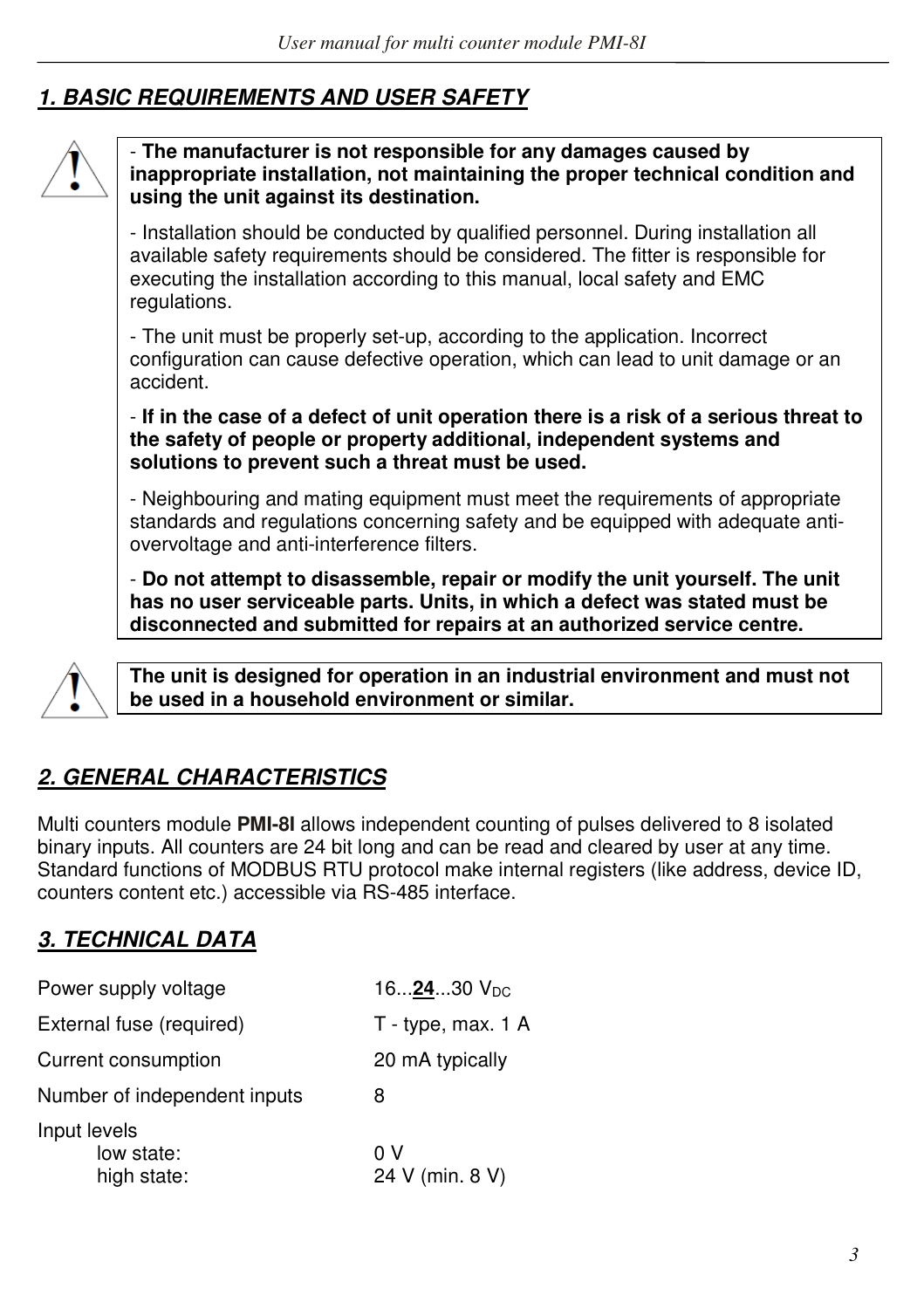| Minimum duration of<br>LOW and HIGH state                                   | $50 \mu s$                                                                                                     |
|-----------------------------------------------------------------------------|----------------------------------------------------------------------------------------------------------------|
| Counters capacity                                                           | 4 294 967 295 (32 bits)                                                                                        |
| Galvanic isolation                                                          | All inputs are galvanically isolated from module supply<br>and RS-485 interface                                |
| Communication interface                                                     | RS-485, 8N1 / Modbus RTU                                                                                       |
| Baud rate                                                                   | $1200 \div 115200$ bit/sec                                                                                     |
| Number of modules in 1 network                                              | maximum 128                                                                                                    |
| Data memory                                                                 | non-volatile memory, EEPROM type                                                                               |
| Protection level                                                            | IP 20 (housing and connection clips)                                                                           |
| Housing type<br>Housing dimensions $(L \times W \times D)$                  | DIN rail mounted (35 mm rail)<br>101 x 22.5 x 80 mm                                                            |
| Operating temperature<br>Storage temperature<br><b>Humidity</b><br>Altitude | 0 °C to +50 $^{\circ}$ C<br>-10 °C to +70 °C<br>5 to 90 % no condensation<br>up to 2000 meters above sea level |
| Screws tightening max. torque                                               | $0.5$ Nm                                                                                                       |
| Max, connection leads diameter                                              | 2.5 mm <sup>2</sup>                                                                                            |
| <b>EMC</b>                                                                  | according to: PN-EN 61326-1                                                                                    |



**This is a class A unit. In housing or a similar area it can cause radio frequency interference. In such cases the user can be requested to use appropriate preventive measures.** 

# *4. DEVICE INSTALLATION*

The unit has been designed and manufactured in a way assuring a high level of user safety and resistance to interference occurring in a typical industrial environment. In order to take full advantage of these characteristics installation of the unit must be conducted correctly and according to the local regulations.



- Read the basic safety requirements on page 3 prior to starting the installation.

- Ensure that the power supply network voltage corresponds to the nominal voltage stated on the unit's identification label.

- The load must correspond to the requirements listed in the technical data.

- All installation works must be conducted with a disconnected power supply.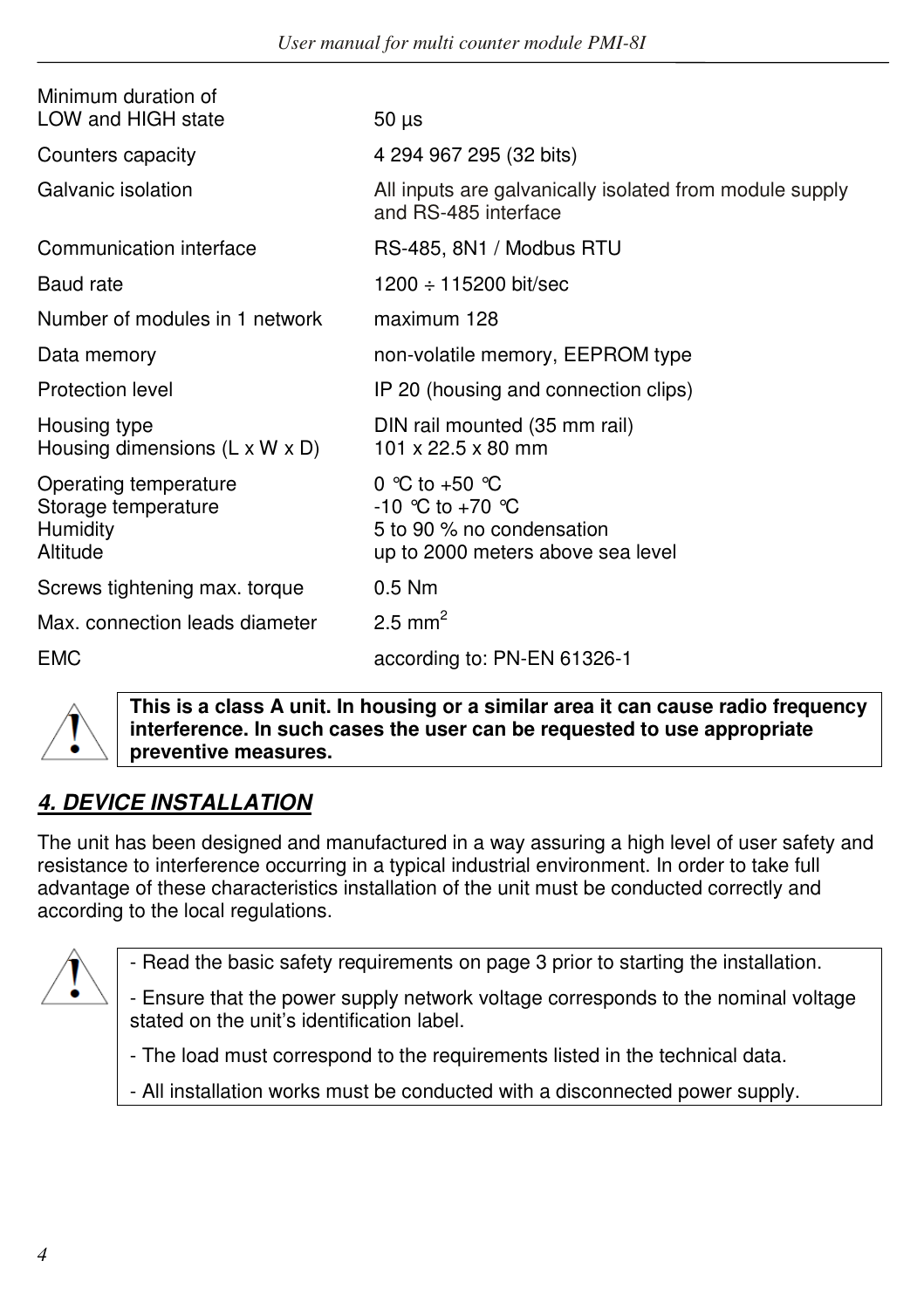## *4.1. UNPACKING*

After removing the unit from the protective packaging, check for transportation damage. Any transportation damage must be immediately reported to the carrier. Also, write down the unit serial number on the housing and report the damage to the manufacturer.

Attached with the unit please find:

- user's manual
- warranty

## *4.2. CONNECTION METHOD*

## *Caution*



- Installation should be conducted by qualified personnel. During installation all available safety requirements should be considered. The fitter is responsible for executing the installation according to this manual, local safety and EMC regulations.

- Wiring must meet appropriate standards and local regulations and laws.

- In order to secure against accidental short circuit the connection cables must be terminated with appropriate insulated cable tips.

- Tighten the clamping screws. The recommended tightening torque is 0.5 Nm. Loose screws can cause fire or defective operation. Over tightening can lead to damaging the connections inside the units and breaking the thread.

- In the case of the unit being fitted with separable clamps they should be inserted into appropriate connectors in the unit, even if they are not used for any connections.

**- Unused clamps (marked as n.c.) must not be used for connecting any connecting cables (e.g. as bridges), because this can cause damage to the equipment or electric shock.**

**Due to possible significant interference in industrial installations appropriate measures assuring correct operation of the unit must be applied. To avoid the unit of improper indications keep recommendations listed below.** 

- Avoid common (parallel) leading of signal cables and transmission cables together with power supply cables and cables controlling induction loads (e.g. contactors). Such cables should cross at a right angle.
- Contactor coils and induction loads should be equipped with anti-interference protection systems, e.g. RC-type.
- Use of screened signal cables is recommended. Signal cable screens should be connected to the earthing only at one of the ends of the screened cable.
- In the case of magnetically induced interference the use of twisted couples of signal cables (so-called "spirals") is recommended. The spiral (best if shielded) must be used with RS-485 serial transmission connections.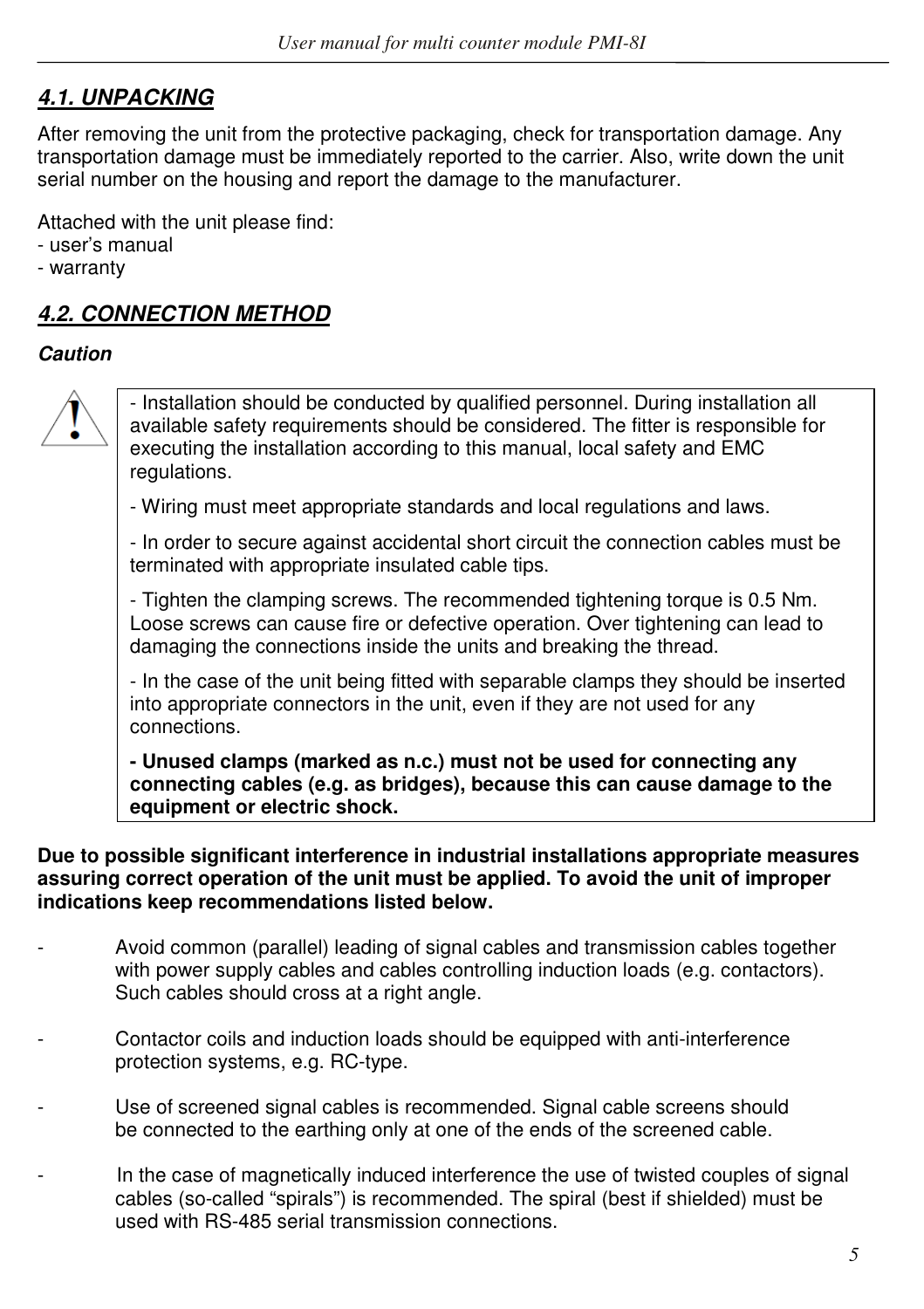- In the case of interference from the power supply side the use of appropriate antiinterference filters is recommended. Bear in mind that the connection between the filter and the unit should be as short as possible and the metal housing of the filter must be connected to the earthing with largest possible surface. The cables connected to the filter output must not run in parallel with cables with interference (e.g. circuits controlling relays or contactors).

External powers supply must be connected to the module  $(+Uz, -Uz,$  typically 24  $V_{DC}$ ) and two wires RS-485 (A+, B-) communication interface. Inputs are placed on bottom side of the module (see: Figure 4.1).



*Figure 4.1. Terminals description* 

**● When use of SMPS it is strongly recommended to connect PE wire.** 

**● All connections must be made while power supply is disconnected!**



*Figure 4.2. Method of cable insulation replacing and cable terminals*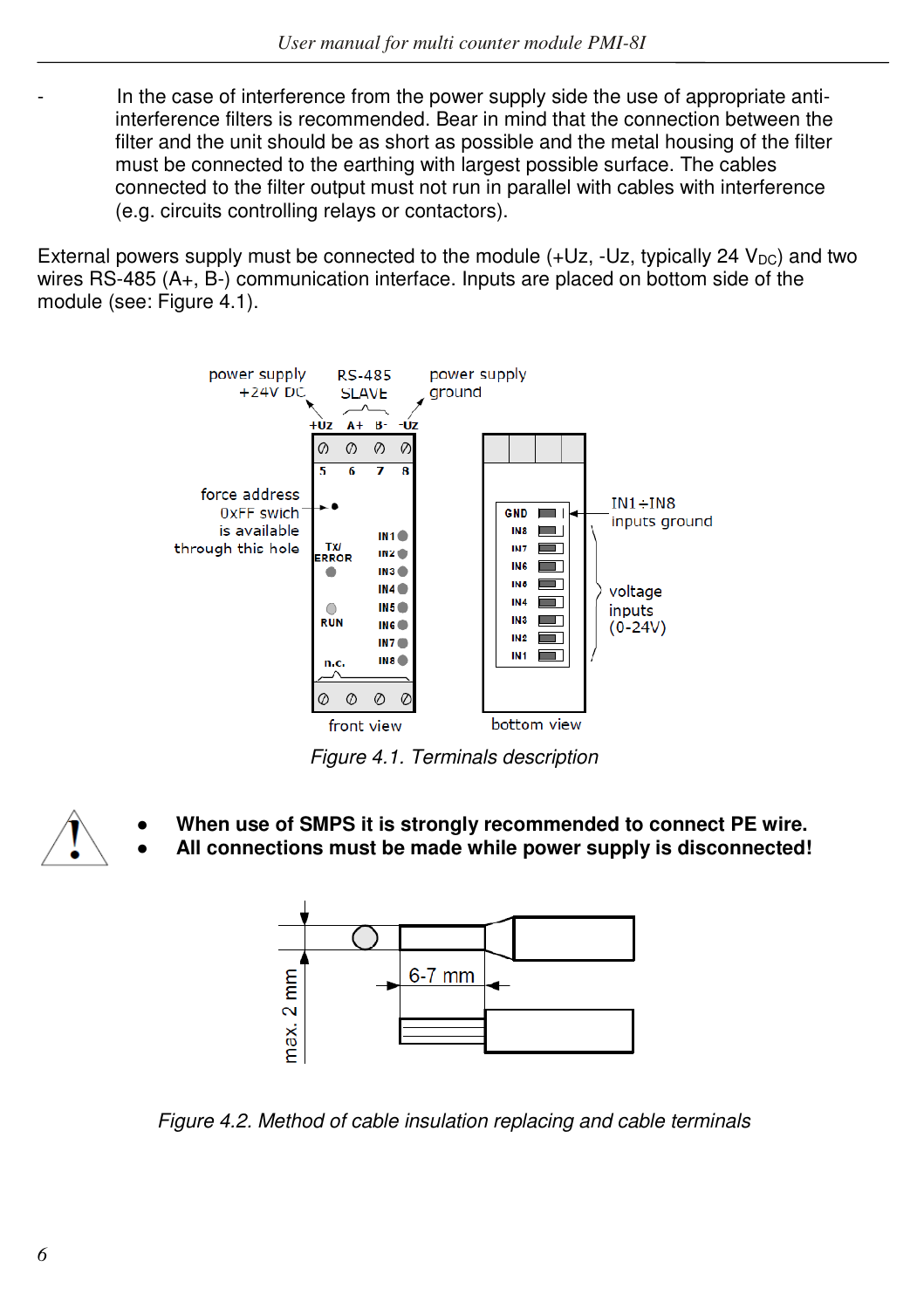# *4.3. MAINTENANCE*

The unit does not have any internal replaceable or adjustable components available to the user. Pay attention to the ambient temperature in the room where the unit is operating. Excessively high temperatures cause faster ageing of the internal components and shorten the fault-free time of unit operation.

In cases where the unit gets dirty do not clean with solvents. For cleaning use warm water with small amount of detergent or in the case of more significant contamination ethyl or isopropyl alcohol.



Using any other agents can cause permanent damage to the housing.



Product marked with this symbol should not be placed in municipal waste. Please check local regulations for disposal and electronic products.

# *5. PRINCIPLE OF OPERATION*

Multi counter module **PMI-8I** allows independent counting of pulses delivered to its binary inputs. All inputs are opto-coupled from main power supply and RS-485 interface. Occurrence of HIGH state on particular input is signalised by green LEDs marked IN1 to IN8 (Figure 4.1). Incrementation of counter occurs after falling edge on particular input (input state changes from HIGH to LOW).



*Figure 5.1. The traces of signals: a) without contacts oscillations, b) with contacts oscillations*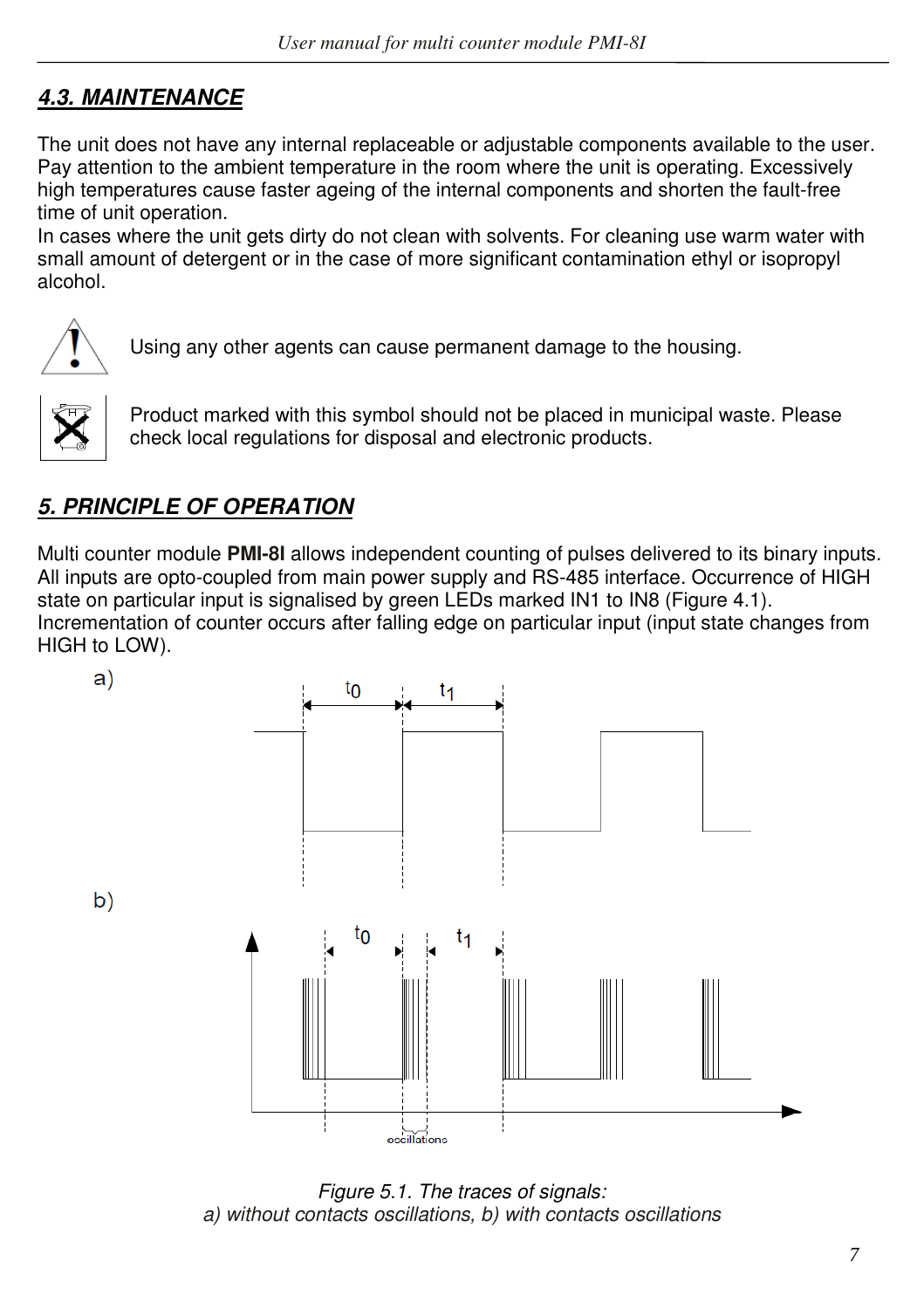It is essential that pulses have fulfil some time restrictions (see Figure 5.1). These restrictions depend on settings of internal digital filter implemented in firmware. Filter allows to eliminate signal oscillations corresponding to contacts bouncing (of mechanical sensors). Filter is factory switched off. To ensure proper counting (it means that counter do not omit any pulse) while filter is on duration of LOW (t<sub>0</sub>) and HIGH (t<sub>1</sub>) states must be not shorter than  $F\times 50$  µ*s*, where F means filter setting. While filter is "off" then  $t_0$  and  $t_1$  must be not shorter than 125 ìs. See the table below (Tab. 5.1) to check proper periods for all frequencies.

| filter setting $(F)$ | $t_0, t_1$                | <b>Input signal</b><br>frequency | Input type       |
|----------------------|---------------------------|----------------------------------|------------------|
| 0                    | $125 \text{ }\mu\text{s}$ | 4 kHz                            | electronic input |
|                      | $50.0 \,\mu s$            | $10$ Hz                          |                  |
| $\cdots$             | $\cdots$                  | .                                | electronic       |
| 255                  | 12.75 ms                  | 40 Hz                            | or contact input |

*Tab. 5.1. Time periods t0, t1 depend on filtered frequency*

Every counter can counts up to 4 294 967 295 pulses (32 bits of data). After that value counters start count from 0. Current states of particular counters are available in related with them registers, and can be read via RS-485 interface (see LIST OF REGISTERS). Every register is two bytes long, so it is necessary to read two successive registers to get content of single counter. It is possible to read single registers as well as multi registers in single Modbus query. While multi register reading it is important to read values concatenate in proper pairs to complete counters states (see example 7). Multi register readings are possible only for registers 01h to 10h. Other registers (12h i 21h) can be read only as single registers. Contents of particular counters can be cleared at any time. It is possible to clear single counter (see example 6) and all counters simultaneously (see examples 4 and 5). To clear single counter user shout write value 0000h to any register corresponding to that counter. This operation clears whole counter regardless of storing to higher or lower part of the counter. To clear all counters simultaneously user should write value 000h to register 11h.

Operation of the module is signalised by flashing green LED localised on front panel and marked RUN. Flasher of red LED (marked Tx/ERROR) signalize that some data is being transmitted via RS-485 interface.

While power off, current states of counters, filter state and device address are stored into EEPROM memory. After power on these values are restored and counters continue count from value stored while power off.

## **Forcing of 0xFF address**

New devices has set to Modbus addresses 0xFE. To enhance system installation process special operation mode has been developed. It allows to force address 0xFF in single module using internal momentary switch mounted on module mainboard (Figure 4.1).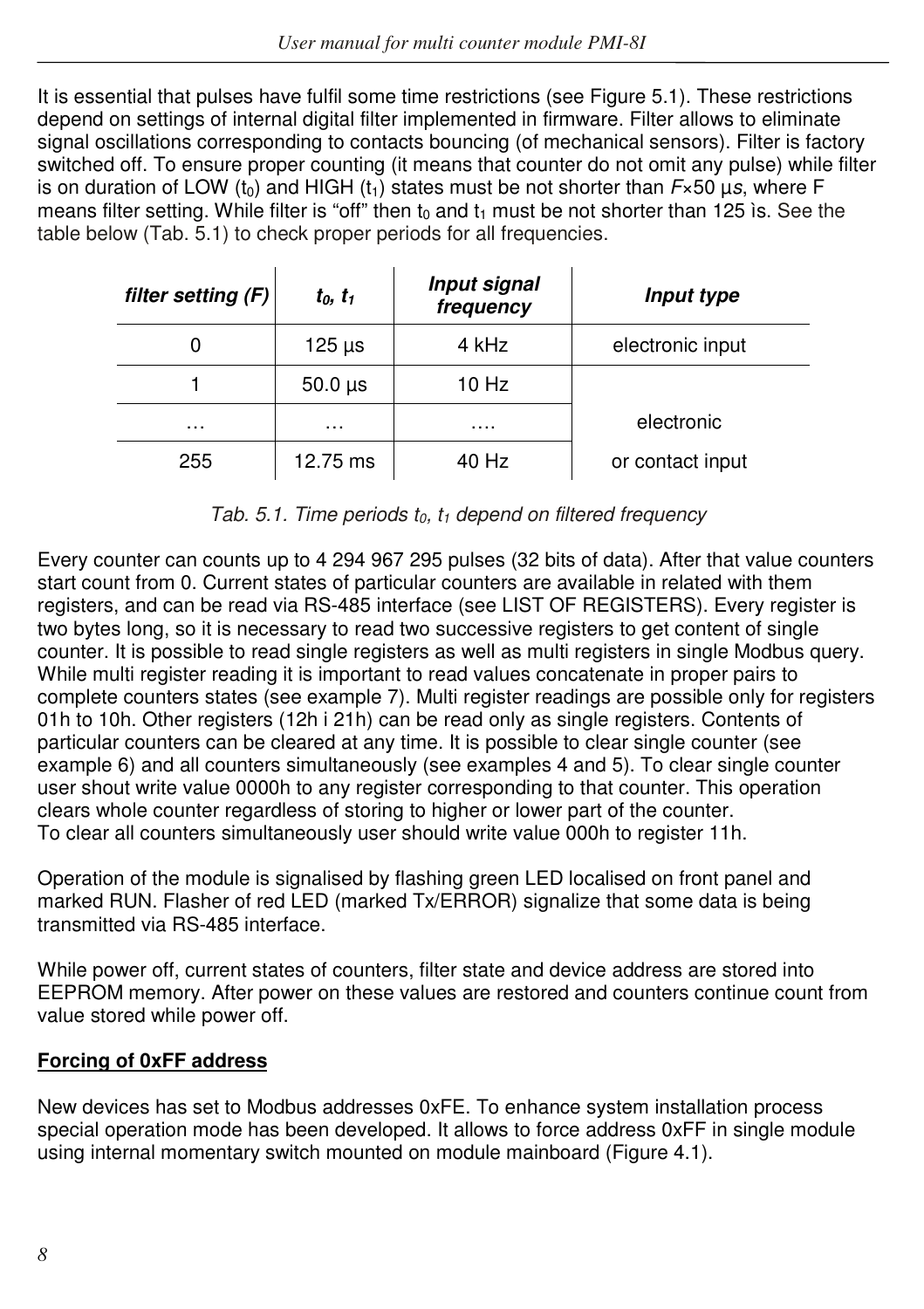To change address of the device to FFh, wait for a moment after power up until green LED (RUN) starts flashes. Next press and hold push-button about 4 seconds until green LED will lights permanently, then release push-button.

The device changes its MODBUS address to FFh and waits for a new address (readdressing). Green LED (RUN) stay permanently on until readdressing via RS-485, or power off. While module is in this state it is possible to control its inputs, and communication is possible using temporal address FFh.

At this moment MASTER controller should find new device and readdress it (to address other than 0xFF and 0xFE). After remote readdressing green LED indicator starts to flashes again. **Simultaneously with change of device address, baud rate is changed to 9600 bit/sec.**  Required transmission speed (1200 bit/sec. to 115200 bit/sec.) can be set by write to register 22h. After change of transmission speed the device sends the answer with new baud rate. While installation of the new network it is recommended to readdress all devices using baud rate 9600 bit/sec, and next change speed of all devices simultaneously, using BROADCAST query (with address 00h).

# *6. THE MODBUS PROTOCOL HANDLING*

Transmission parameters: 1 start bit, 8 data bits, 1 stop bit, no parity control Baud rate: selectable from: 1200 to 115200 bits/sec Transmission protocol: MODBUS RTU compatible

The device parameters and display value are available via RS-485 interface, as HOLDING-type registers (numeric values are given in U2 code) of Modbus RTU protocol. The registers (or groups of the registers) can be read by 03h function, and wrote by 06h (single registers) or 10h (group of the registers) accordingly to Modbus RTU specification. Maximum group size for 03h and 10h functions cannot exceeds 16 registers (for single frame).



The device interprets the broadcast messages, but then do not sends the answers.

| Register         | Write           | Range                     | <b>Register description</b>                     |
|------------------|-----------------|---------------------------|-------------------------------------------------|
| 01h <sup>1</sup> | No <sup>2</sup> | $0000 \div 00$ FFh        | Higher byte of counter corresponding to input 1 |
| 02h              | No <sup>2</sup> | $0000 \div$ FFFFh         | Lower word of counter corresponding to input 1  |
| 03h <sup>1</sup> | No <sup>2</sup> | $0000 \div 00$ FFh        | Higher byte of counter corresponding to input 2 |
| 04h              | No <sup>2</sup> | $0000 \div$ FFFFh         | Lower word of counter corresponding to input 2  |
| 05h <sup>1</sup> | No <sup>2</sup> | $0000 \div 00$ FFh        | Higher byte of counter corresponding to input 3 |
| 06h              | No <sup>2</sup> | $0000 \div$ FFFFh         | Lower word of counter corresponding to input 3  |
| 07h <sup>1</sup> | No <sup>2</sup> | $0000 \div 00$ FFh        | Higher byte of counter corresponding to input 4 |
| 08h              | No <sup>2</sup> | $0000 \div \text{FFFF}$ h | Lower word of counter corresponding to input 4  |
| 09h <sup>1</sup> | No <sup>2</sup> | $0000 \div 00$ FFh        | Higher byte of counter corresponding to input 5 |

## *6.1. LIST OF REGISTERS*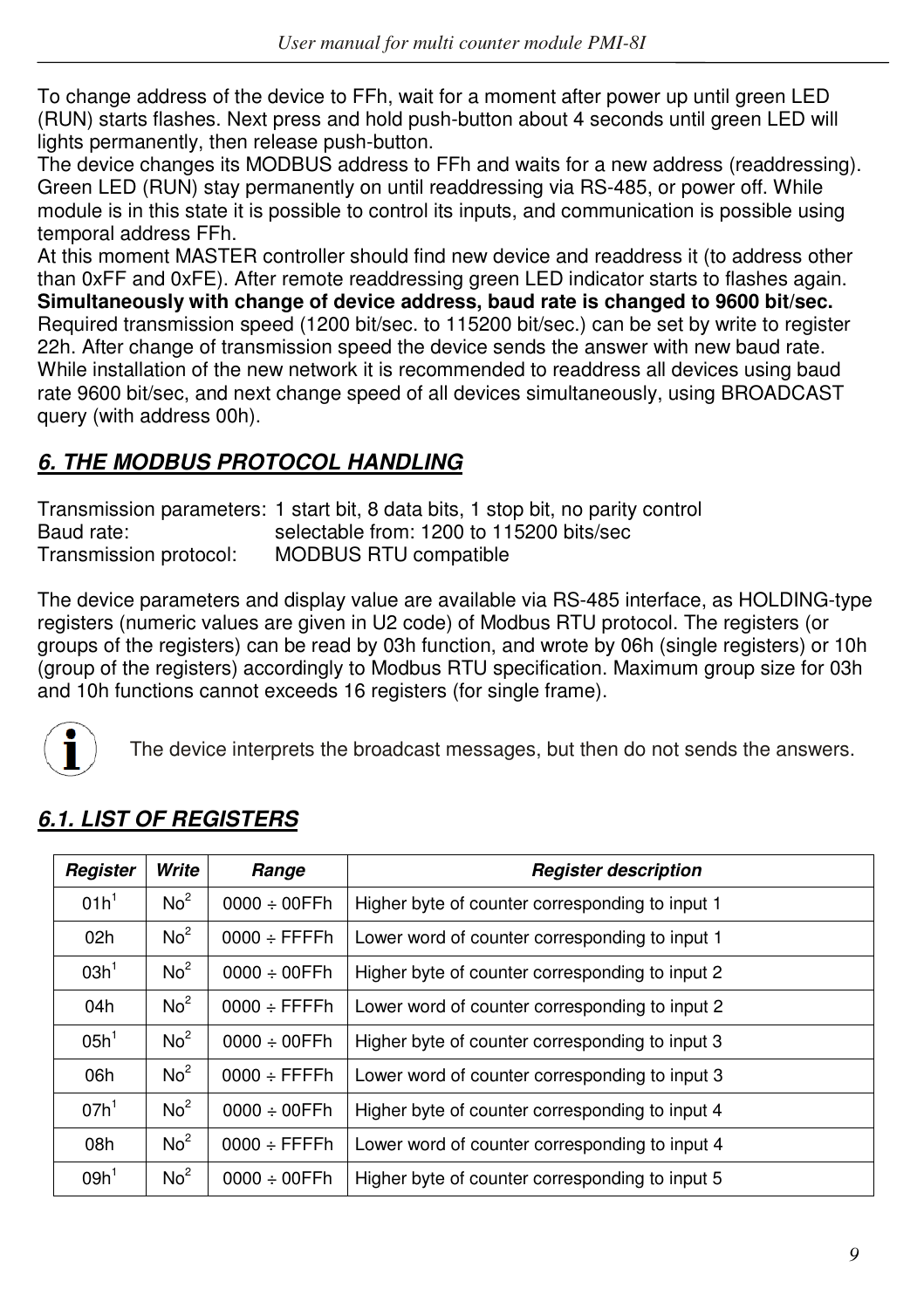| User manual for multi counter module PMI-8I |
|---------------------------------------------|
|---------------------------------------------|

| Register         | Write           | Range                     | <b>Register description</b>                                                                                            |
|------------------|-----------------|---------------------------|------------------------------------------------------------------------------------------------------------------------|
| 0Ah              | No <sup>2</sup> | $0000 \div \text{FFFF}$ h | Lower word of counter corresponding to input 5                                                                         |
| 0Bh <sup>1</sup> | No <sup>2</sup> | $0000 \div 00$ FFh        | Higher byte of counter corresponding to input 6                                                                        |
| 0Ch              | No <sup>2</sup> | $0000 \div$ FFFFh         | Lower word of counter corresponding to input 6                                                                         |
| ODh <sup>1</sup> | No <sup>2</sup> | $0000 \div 00$ FFh        | Higher byte of counter corresponding to input 7                                                                        |
| 0Eh              | No <sup>2</sup> | $0000 \div \text{FFFF}$ h | Lower word of counter corresponding to input 7                                                                         |
| 0Fh <sup>1</sup> | No <sup>2</sup> | $0000 \div 00$ FFh        | Higher byte of counter corresponding to input 8                                                                        |
| 10 <sub>h</sub>  | No <sup>2</sup> | $0000 \div$ FFFFh         | Lower word of counter corresponding to input 8                                                                         |
| 11h              | Yes             | 0000h                     | Simultaneous zeroing of all counters<br>This register is write only                                                    |
| 12h              | Yes             | $0 \div 255$              | Denouncing Filter state: 0 - disabled; 1 - filter setting F<br>Input frequency equals: $1 / (F \times 100 \text{ us})$ |
| 13h              | Yes             | $0 \div 255$              | Current binary state of inputs                                                                                         |
| $20h^3$          | Yes             | $1 ÷$ FFh                 | Device address. New devices has default address = FEh                                                                  |
| 21h              | No.             | 0094h                     | Device identification code (ID)                                                                                        |
| $22h^4$          | Yes             | $0 \div 7$                | Baud rate [bit/sec]: 0 - 1200; 1 - 2400; 2 - 4800; 3 - 9600;<br>4 - 19200; 5 - 38400; 6 - 57600; 7 - 115200            |
| FFF3h            | No.             | $0000 \div$ FFFFh         | Firmware version (hexadecimal):<br>e.g.: value 0123h means version 1.23                                                |

1 - higher byte of this register is always set to 00h.

2 - it is possible to write value 0000h - zeroing of single counter

3 - after writing to register no 20h the device responds with an "old" address in the message.

4 - after writing to register no 22h the device responds with the new baud rate.



If register 20h is being written it is possible to use BROADCAST frame (with address 00). This operation causes changing of addresses of all modules connected to the RS-485 network. Modules receive and interprets BROADCAST frames, but do not transmit answers.

## *6.2. TRANSMISSION ERRORS DESCRIPTION*

If an error occurs while write or read of single register, then the device sends an error code according to Modbus RTU specifications.

Error codes:

**01h** - illegal function (only functions 03h and 06h are available)

**02h** - illegal register address

**03h** - illegal data value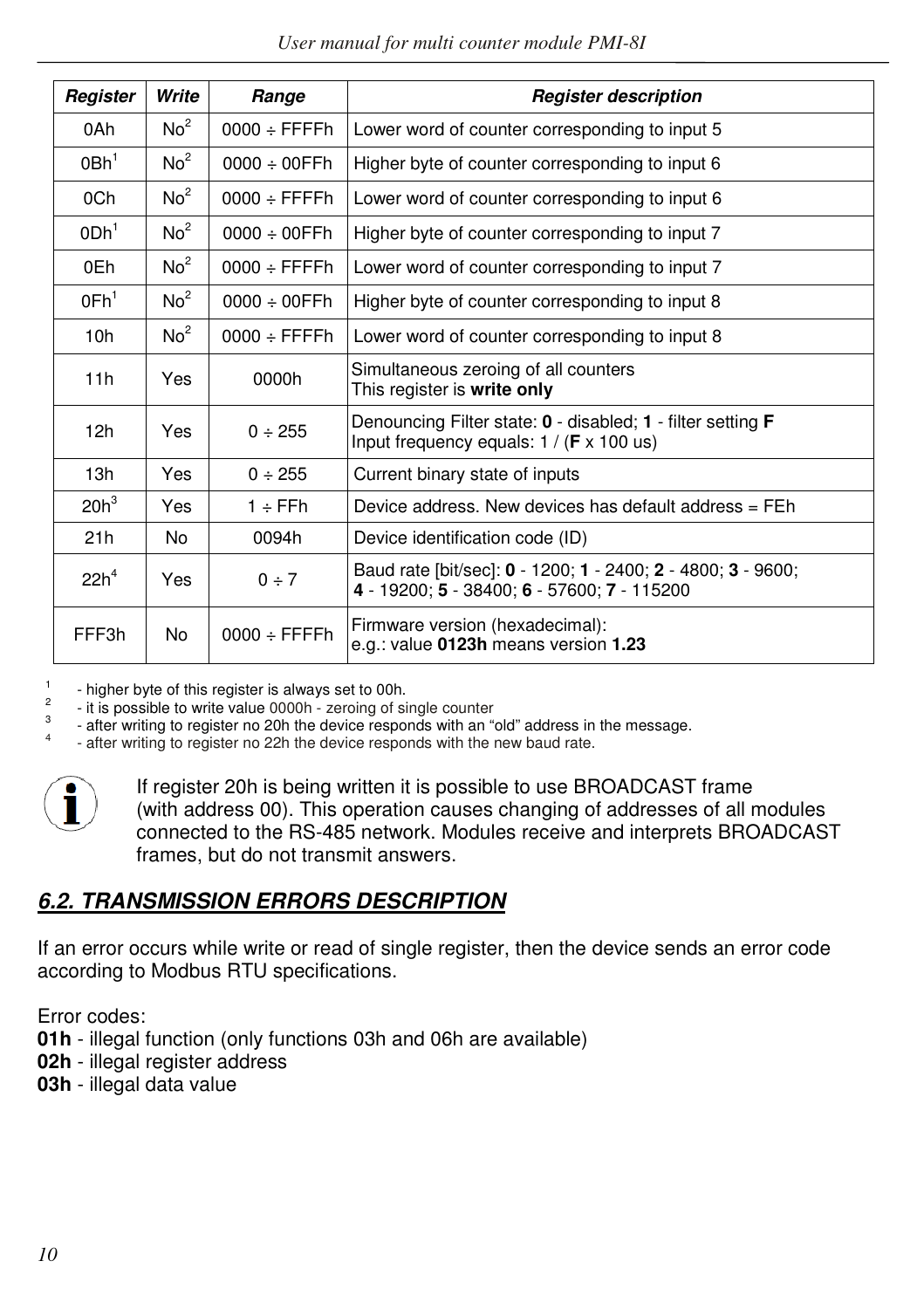## *6.3. EXAMPLES OF QUERY/ANSWER FRAMES*

Examples apply for device with address 1. All values are represent hexadecimal.

| <b>Field description:</b> |                                                                            |
|---------------------------|----------------------------------------------------------------------------|
| <b>ADDR</b>               | Device address on modbus network                                           |
| <b>FUNC</b>               | Function code                                                              |
| <b>REGH.L</b>             | Starting address (address of first register to read/write, Hi and Lo byte) |
| <b>COUNT H.L</b>          | No. of registers to read/write (Hi and Lo byte)                            |
| <b>BYTE C</b>             | Data byte count in answer frame                                            |
| DATA H.L                  | Data byte (Hi and Lo byte)                                                 |
| CRC L.H                   | CRC error check (Hi and Lo byte)                                           |



In further part of the instruction, particular counters are called by numbers corresponding to numbers of terminals of their inputs. For example counter no. 2 counts pulses from input 2.

#### **1. Read of device ID code**

| <b>ADDR</b> | <b>FUNC</b> |    | REG H.L | COUNT H,L |  | CRC L.H |    |
|-------------|-------------|----|---------|-----------|--|---------|----|
| 01          | 03          | 00 | Ο1      | 00        |  | D4      | 00 |

The answer:

| ADDR |    | FUNC BYTE C | DATA H.L |    | CRC L.H |    |  |  |
|------|----|-------------|----------|----|---------|----|--|--|
| 01   | 03 | 02          | 00       | 94 | B9      | EB |  |  |

DATA - identification code (0094h)

## **2. Change of the device address from 1 to 2 (write to reg. 20h)**

|    | ADDR   FUNC | REG H.L |    | DATA H.L |    | CRC L.H |    |
|----|-------------|---------|----|----------|----|---------|----|
| 01 | 06          | 00      | 20 | 00       | 02 | 09      | C1 |

DATA H - 0

DATA L - new device address (2)

The answer (the same as the message):

|    | ADDR   FUNC |    | DATA H.L<br>REG H.L<br>CRC L.H |    |    |    |    |
|----|-------------|----|--------------------------------|----|----|----|----|
| 01 | 06          | 00 | 20                             | 00 | 02 | 09 | C1 |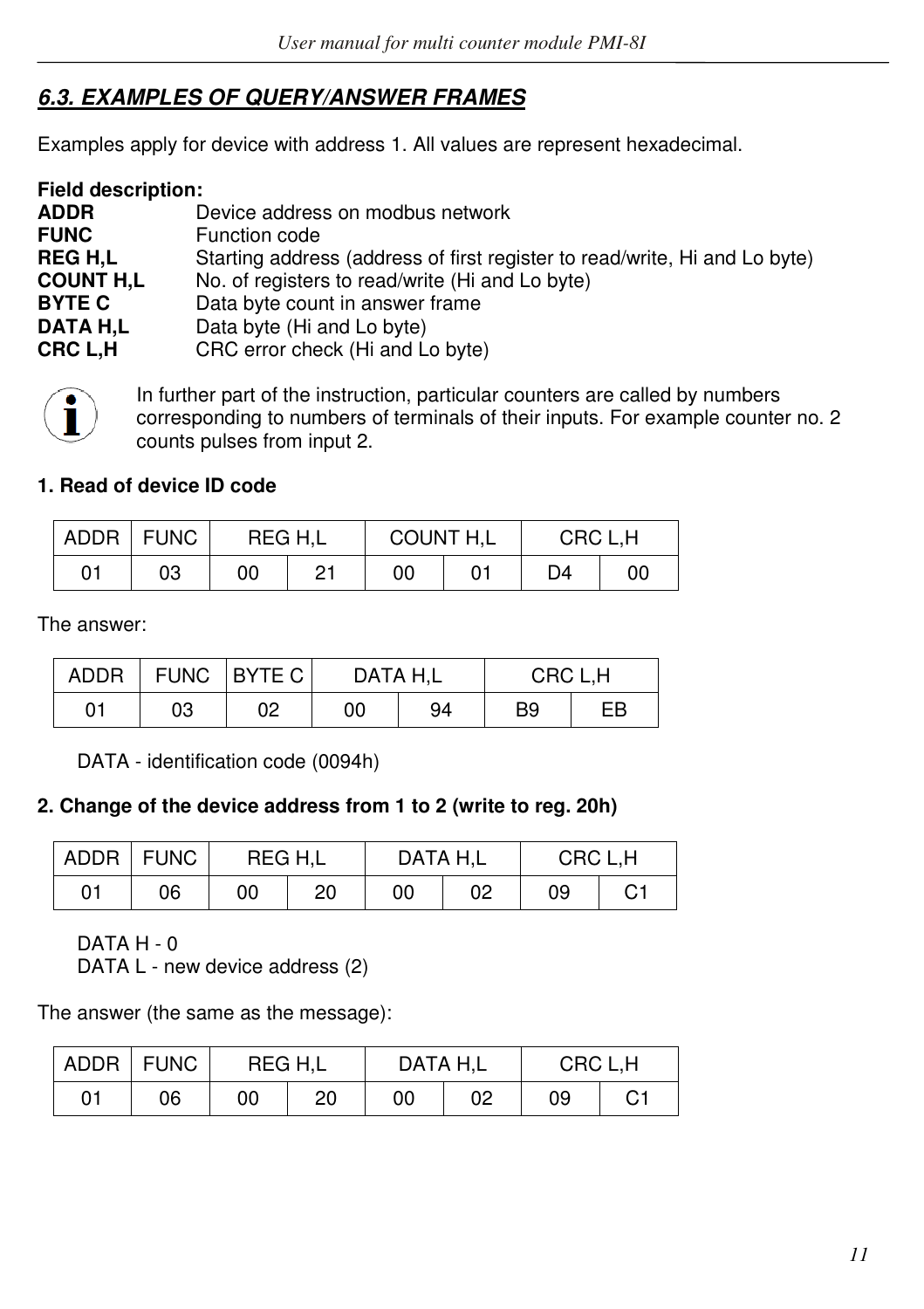## **3. Reading of lower word of counter 4**

|    | ADDR FUNC | REG H.L |    | COUNT H,L | CRC L.H |    |  |
|----|-----------|---------|----|-----------|---------|----|--|
| 01 | 03        | 00      | 08 | 00        | 05      | C8 |  |

The answer:

| ADDR | <b>FUNC</b> | BYTE C |    | DATA H.L | CRC L.H |    |  |
|------|-------------|--------|----|----------|---------|----|--|
| 01   | 03          | 02     | E4 | 1D.      | 33      | 4Ε |  |

DATA H, L - counter's no.4 content equals E41Dh = 58397

## **4. Simultaneous zeroing of all counters in all PMI-8I modules connected to the network**

|    | ADDR FUNC | REG H.L | COUNT H,L |    | CRC L.H |    |  |
|----|-----------|---------|-----------|----|---------|----|--|
| 00 | 06        | 00      | 00        | 00 | D8      | 1Ε |  |

The answer: Device doesn't send the answer because of 00h value in the address field (BROADCAST type message).

#### **5. Simultaneous zeroing of all counters in PMI-8I with address 01h**

|    | ADDR   FUNC | REG H.L |  | COUNT H,L |    | CRC L.H |    |  |
|----|-------------|---------|--|-----------|----|---------|----|--|
| 01 | 06          | 00      |  | 00        | 00 | D9      | СF |  |

The answer (the same as the message):

| ADDR   FUNC |    | REG H.L | COUNT H,L |    | CRC L.H |    |  |
|-------------|----|---------|-----------|----|---------|----|--|
| 01          | 06 | 00      | 00        | 00 | D9      | СF |  |

#### **6. Zeroing of counter no. 2 in PMI-8I module with address 01h**

|    | ADDR FUNC | REG H.L |    | COUNT H,L |    | CRC L.H |    |  |
|----|-----------|---------|----|-----------|----|---------|----|--|
| 01 | 06        | 00      | 03 | 00        | 00 | 79      | CА |  |

The answer (the same as the message):

|    | ADDR FUNC | REG H.L |    | COUNT H,L |    | CRC L.H |    |  |
|----|-----------|---------|----|-----------|----|---------|----|--|
| 01 | 06        | 00      | 03 | 00        | 00 | 79      | CА |  |

In the result of that query counter no. 2 will be zeroed. The same result can be obtained by writing 0000h to register 04h.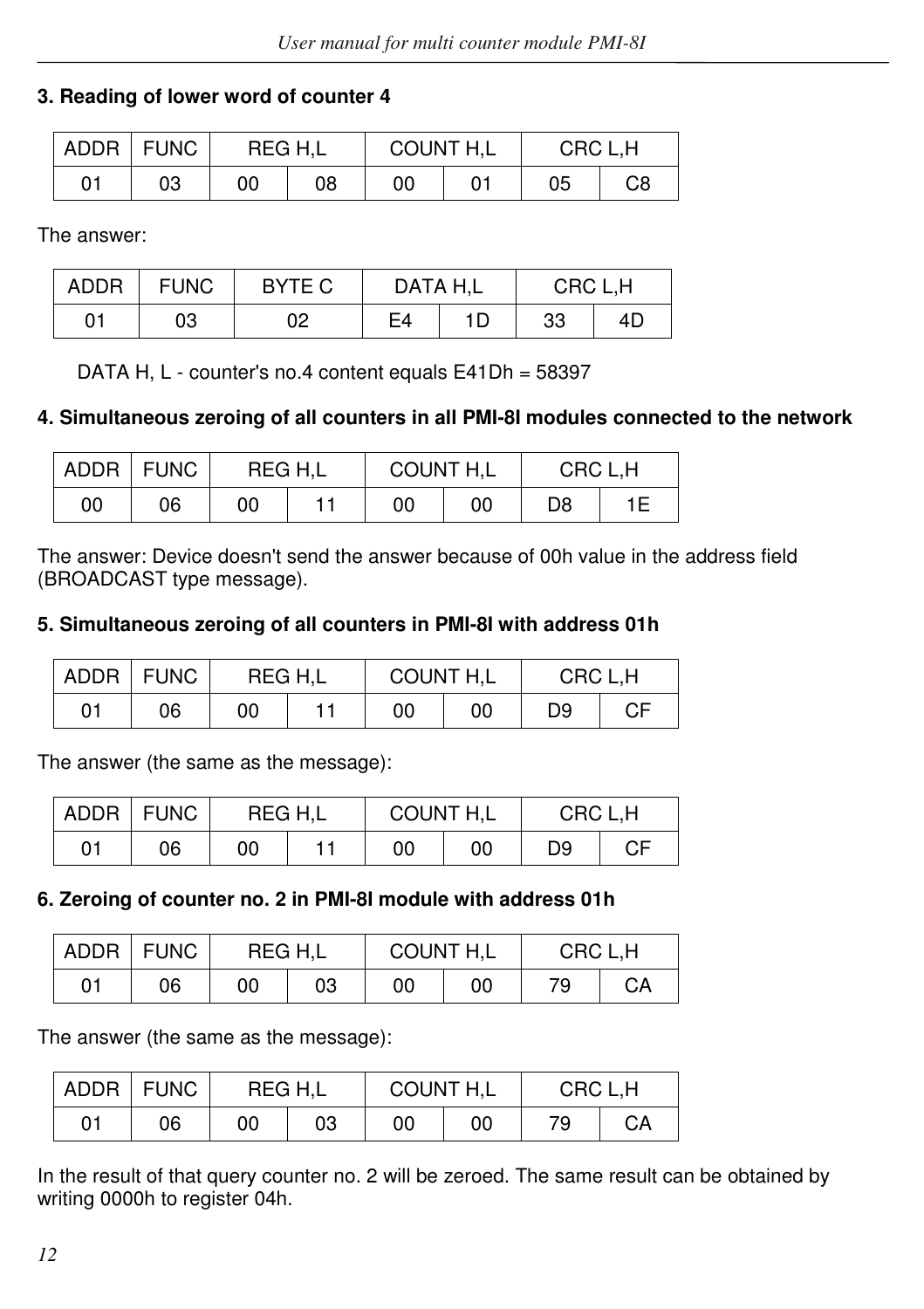## **7. Reading a number of registries (counter's 1, 2, 3 content) in one frame**

|    | ADDR FUNC | REG H.L |  | COUNT H,L |    | CRC L.H |    |  |
|----|-----------|---------|--|-----------|----|---------|----|--|
| 01 | 03        | 00      |  | 00        | 06 | 94      | 0Β |  |

The answer during normal counting:

|    | ADDR FUNC BYTE C |               | DATA H <sub>1</sub> ,L <sub>1</sub>                       |  |               |  |  |  |               |  | CRC L.H |     |  |  |
|----|------------------|---------------|-----------------------------------------------------------|--|---------------|--|--|--|---------------|--|---------|-----|--|--|
| 03 | 0C               |               | 00   00   00   00   00   04   36   01   00   03   4E   17 |  |               |  |  |  |               |  | - 6B    | -48 |  |  |
|    |                  | counter no. 1 |                                                           |  | counter no. 2 |  |  |  | counter no. 3 |  |         |     |  |  |

Interpretation of the answer:

Counter's 1 content =  $000000h = 0$  decimal Counter's 2 content =  $043601h = 275969$  decimal Counter's 3 content =  $034E17h = 216599$  decimal



**There is no full implementation of the Modbus Protocol in the device. The functions presented above are available only.**